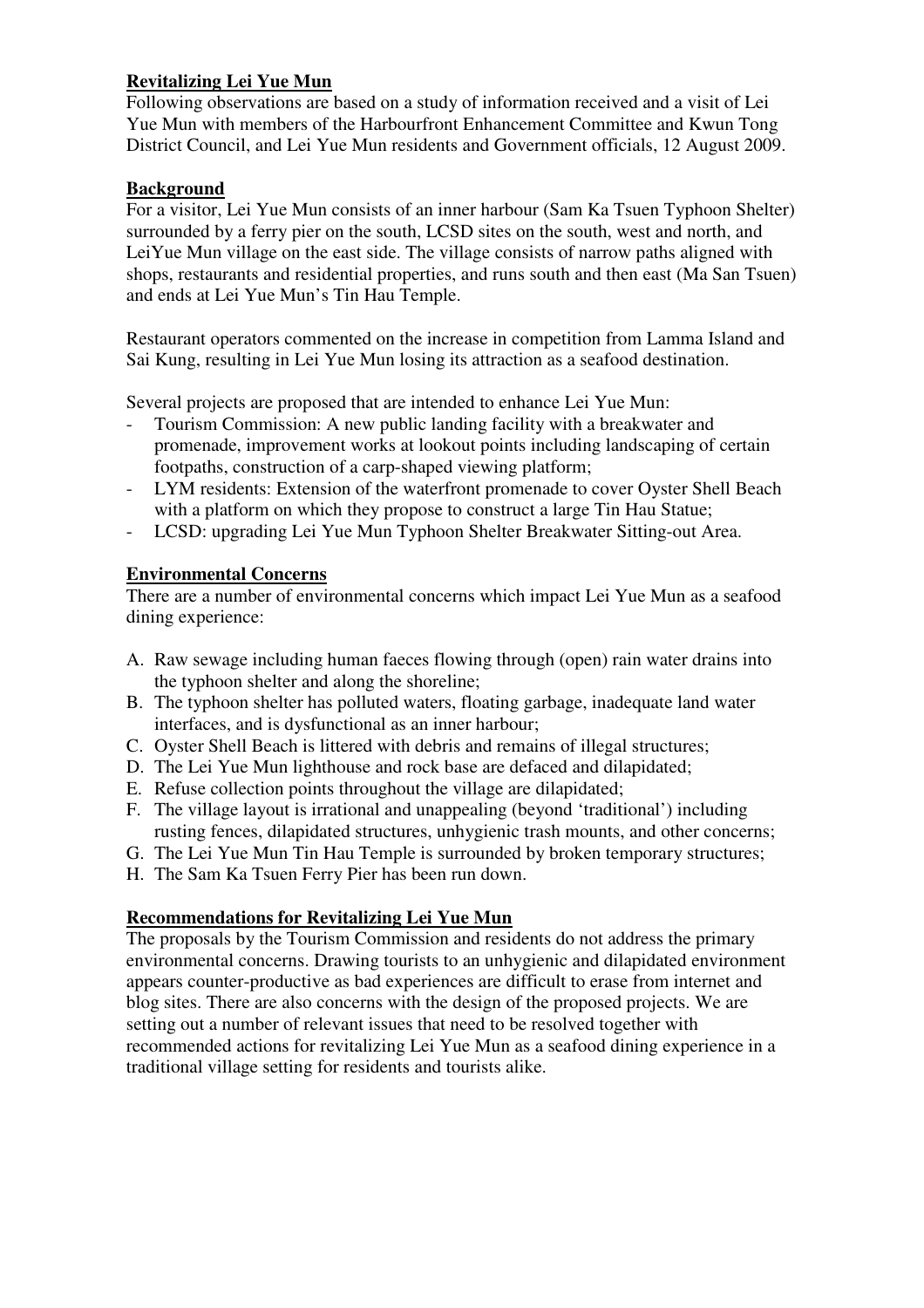### **1. Fix the Sewerage System**

There is no foul sewerage within Lei Yue Mun Village except on a short section of the Lei Yue Mun Praya Road. The great majority of the village is unsewered. Sewage and waste water from the village residential premises and restaurants are discharged to the sea and typhoon shelter direct and through (open) rain water drains. The result is unhygienic, unsightly and unbecoming of a dining experience destination. Sewerage must be fixed as a matter of priority.

# **2. Fix the Sam Ka Tsuen Typhoon Shelter**

- Can storm drains be redirected out of the typhoon shelter into the harbour directly?
- Can all crafts using the typhoon shelter be obliged to dispose of sewage and garbage on-shore? Are adequate facilities available for users to do so?
- Can water in the typhoon shelter be cleaned regular and often?
- Can adjoining areas (Lei Yue Mun Typhoon Shelter Breakwater Sitting-out Area, Lei Yue Mun Waterfront Sitting-out Area) be redesigned to facilitate a continuous landing for all vessels (i.e. removal of fences, adding steps)?
- What facilities alongside the typhoon shelter are available for fresh water and other services required by marine users?
- Can moorings be rationalized to create room for junks, kaidos and yachts with arriving/departing visitors?
- How can local residents obtain moorings for leisure crafts?
- What new uses of the typhoon shelter can be considered such as a floating fish market (compare Sai Kung) where residents can buy fish for their own cooking?
- How can responsibilities/facilities between the various departments be reorganized to make better use of this opportunity?
- Can a local 'harbour master' be arranged, paid for with local mooring fees, to ensure the typhoon shelter is managed flexibly and used appropriately?

Note: The Sam Ka Tsuen typhoon shelter is primarily used by licensed and unlicensed stationary vessels and small fishing craft. The stationary crafts are licensed for seafood storage, fish dealing, fish dry hulk, ice boat, landing pontoon, repair pontoon and storage.

# **3. Fix the Sam Ka Tsuen Ferry Pier**

The Ferry Pier is a simple but interesting structure which can easily be enhanced with minor renovations (replacement of windows and doors, painting, etc.). With new residential developments patronage will increase. The pier can be utilized for scheduled and unscheduled public and private marine services, and is a short walk away from Lei Yue Mun village.

# **4. Fix Lei Yue Mun Typhoon Shelter Breakwater Sitting-out Area**

An upgrading programme for this LCSD facility is in progress. Any works must remove the fences and allow for marine supporting uses of the land fronting the typhoon shelter. Look-out points and seats can be directed at both the harbour and the typhoon shelter. Given its location at the mouth of the Typhoon Shelter and opposite Lei Yue Mun village, this site could be considered for a Tin Hau Statue.

# **5. Review the Lei Yue Mun Waterfront Sitting-out Area**

This LCSD facility is immediately adjoining the seawalls of the typhoon shelter and a review is needed to identify how the land and seawall can be redesigned so as to facilitate continuous marine supporting services and uses in addition to recreation by the public.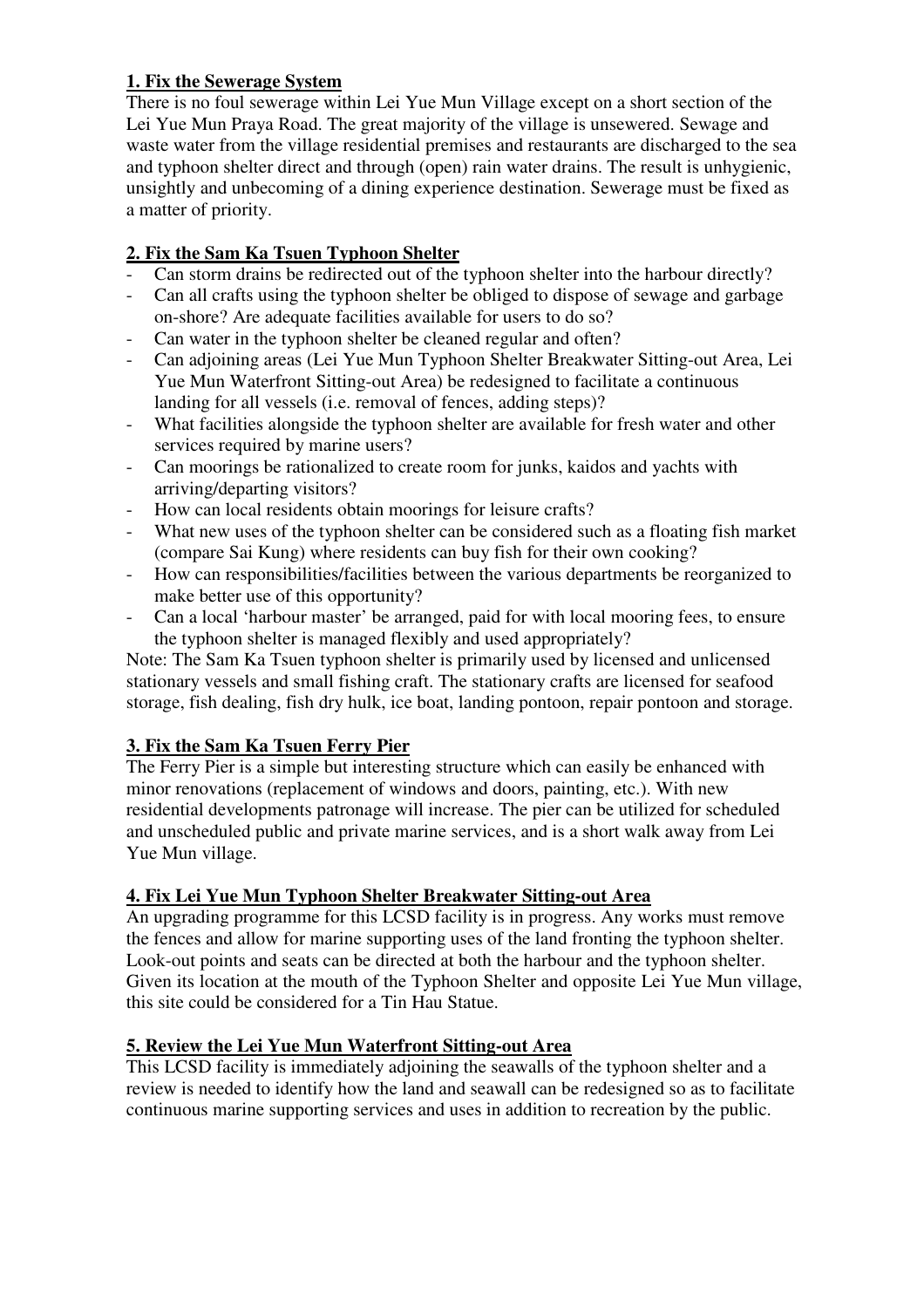#### **6. Rationalize the Village Plan**

Fire safety has been addressed with operational contingency plans devised specifically for the characteristics of Lei Yue Mun village by the Fire Services Department. However, the village layout is poor and unappealing (beyond 'traditional') and includes rusting fences, dilapidated structures, unhygienic trash heaps, and other concerns. Some of these involve public land and others involve private rights. Through various means and a concerted effort by all relevant departments including Lands and Building Departments and the local district office, the village appearance can be significantly enhanced.

# **7. Fix Oyster Shell Beach**

Oyster Shell Beach is the last remaining beach in Victoria Harbour and should be preserved. A comprehensive clean up action is required including removal of foundations of previous illegal structures. By including Oyster Shell Beach in the daily beat of the FEHD contractors the beach can be kept clean. More stringent control over contractors by FEHD staff may be required.

# **8. Fix Lei Yue Mun Lighthouse**

The Lei Yue Mun lighthouse is a popular destination and kids can be seen climbing the rocks regularly. The lighthouse and the rocks are an interesting visual feature for visitors. The lighthouse can be fixed or replaced, the rock base can be cleaned from graffiti and any broken structures and remains of illegal works can be removed.

### **9. Fix Lei Yue Mun Tin Hau Temple**

The Lei Yue Mun Tin Hau Temple can also be operated as a tourist attraction with suitable opening hours. An appropriate all-weather cover of the area in front of the temple can be designed to accommodate requirements of the staff, residents and visitors. The walk and visit to the temple can supplement the attractions of Lei Mun.

#### **10. Fix the Existing Village Jetty (don't lose the reclaimed areas)**

The village jetty is in disrepair. The existing reclaimed areas of this jetty can be used to construct a new jetty which can be used by people to fish, as a general amenity and to accommodate yachts and junks who wish to drop off passengers in the village.

# **11. Fix the Refuse Collection Points**

Most international tourists will have little experience with public refuse collection points in the middle of village areas. Special attention must be given to the design of the RCPs in Lei Yue Mun, beyond standard solutions.

# **12. Review the Tourism Commission plans**

A public landing facility with a breakwater is planned for Lei Yue Mun channel, which is not an ideal location for visitor arrivals. It is located at the back of the village and requires a costly breakwater to mitigate fast currents. Both the village jetty (once repaired) and berthing within the typhoon shelter are superior arrival points for tourists at the front of the village and can be made available at less cost. The Sam Ka Tsuen Ferry Pier can be made available to marine users at no cost and is a pleasant walking distance from the restaurant area with an interesting view across the typhoon shelter.

It is salient to note that the delegation on 12 August 2009 had to step over open drains carrying human faeces exactly in the middle of the stretch of coastline where the new landing for tourist and seafood diners is proposed, highlighting the need to resolve the sewerage system BEFORE any investment in landings or landscaping is made.